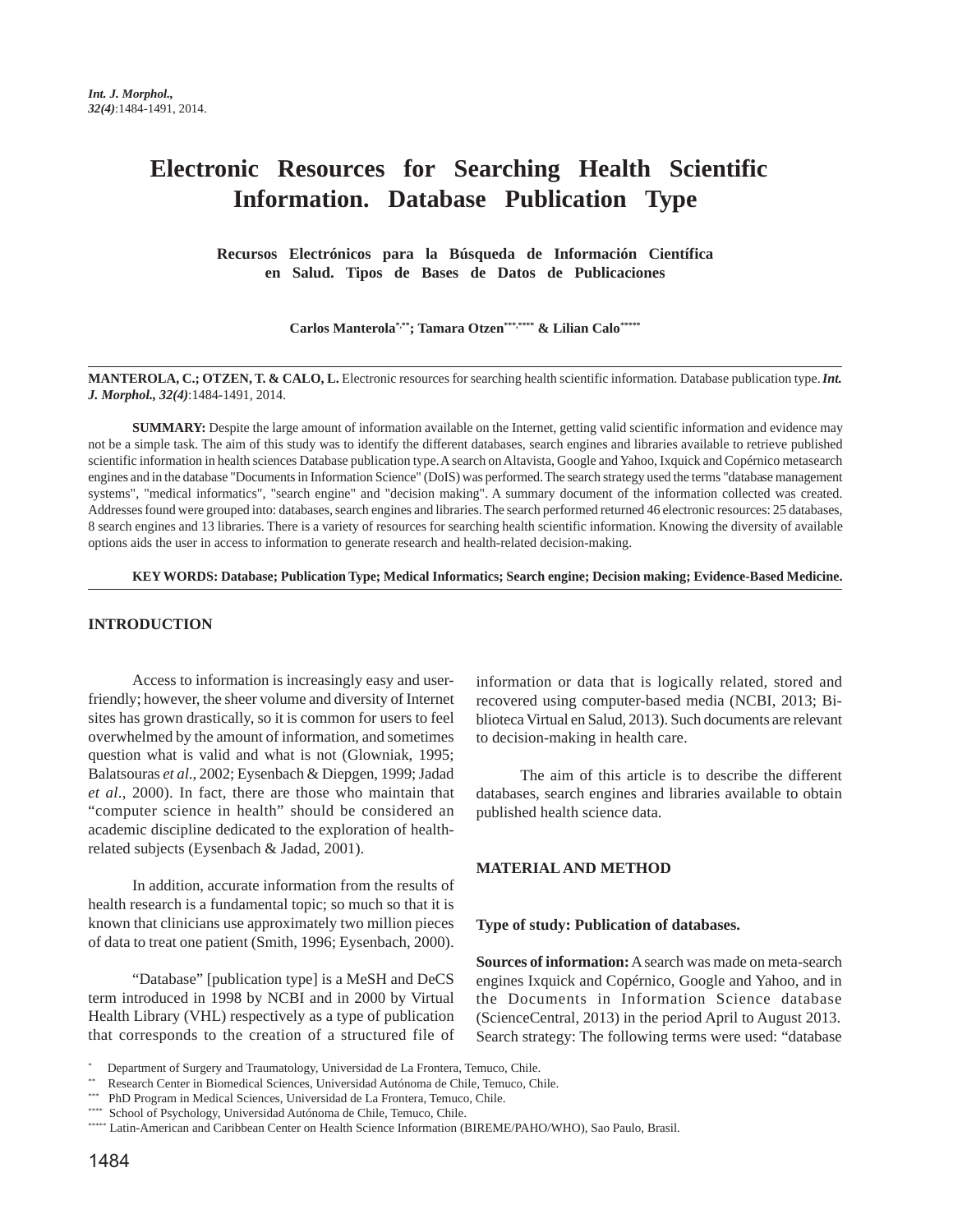management systems", "medical informatics", "search engine", "health search engines", "medical search engines" and "decision making".

**Handling:** Data reading and extraction from the various sites was done independently by the three authors. Sessions of rough drafts with recovered information were created via electronic mail, from which the final document was developed, and this was the one discussed during in-person sessions. The resources found were grouped as follows: databases, search engines and libraries.

**Definitions:** A database was defined as a virtual source of information containing a set of primary source records belonging to the same context and stored systematically, such as a search engine, a computer system that looks for files stored on web servers. And like a library, digitized computer resource centers that include databases (Rodríguez Camiño, 2013; DORA, 2013).

### **RESULTS**

The search yielded a total of 46 electronic resources: 25 databases, 8 search engines and 13 libraries; those described next are in alphabetical order by sub-group. The corresponding URLs are found in Table I.

## **Databases**

1. BioMedCentral, British, contains 256 peer-reviewed journals with free access in all areas of medical research and biology.

2. BIOSIS Previews is part of Thomson Reuters' Web of Knowledge (WoK); it contains abstracts and indexed citations from 1926 to date. It has access to the contents of the main BIOSIS publications, abstracts, reports, conferences and reviews. It includes literature of pre-clinical and experimental research. It consists of 350,000 references from almost 5,000 journals, monograph titles and retrospective files.

3. CINAHL (Cumulative Index to Nursing and Allied Health Literature), related to nursing and associated fields, it provides access to health books, theses, proceedings from selected conferences, clinical practice guidelines, audiovisual documents and book chapters. It includes more than 70 complete text journals, as well as legal cases, research instruments and clinical trials. It uses MeSH terms for the searches.

4. Clinical Evidence, from the BMJ publishing group,

contains selected analyses of systematic reviews (SR) and selected individual studies that assess the benefits and harms of treatments, and a set of evidence-based medical resources and training materials.

5. Current Contents Connect is part of Thomson Reuters. It provides complete access to tables of contents in journals, books, abstracts etc. with daily updates. It enables complex searches to locate specific information, and then stores the search history for later use. It also allows the user to receive weekly email alerts of updates of the stored searches.

6. DOAJ (Directory of Open Access Journals) is an openaccess scientific and academic list, administered and partially financed by the libraries of Lund University, Sweden. It currently includes 9,897 journals from 120 countries that contain 1,144,136 articles. DOAJ also participates in the WorldWideScience portal.

7. EBSCOhost, is owned by EBSCO Publishing. It groups several data bases: Academic Search Complete, Business Source Complete, ERIC, MedicLatina, Medline/full text, among others. Through its website searches can be performed by a thesaurus. It is a paid service.

8. Genamics Journal Seek, was developed by GenamicsTM. It has information about free-access journals with 100,400 titles. It can quickly identify new journals in order to publish scientific articles in the area of interest.

9. GetCITED is a database, directory and online discussion forum all in one. It contains bibliographical information published in scientific journals, books and book chapters as well as other publications such as conference proceedings. It has more than 3,425,000 publications by more than 300,000 authors.

10. Global health is provided by CABI, Oxford. It specializes in public health and includes the main public health journals, as well as those not indexed by the main databases. It contains more than a million records from more than 3,500 periodicals, as well as books, conference proceedings and "grey" literature. It captures scientific material from 125 countries.

11. HINARI (Health InterNetwork Access to Research Initiative) offers access to more than 6,000 full-text journals related to the field of biomedecine and other related topics of social sciences applied to health. This initiative includes more than 150 publishing companies, the main ones being Lippincott Williams & Wilkins, Nature Publishing Group, Oxford University Press, Science, Springer Link and Wiley-Blackwell.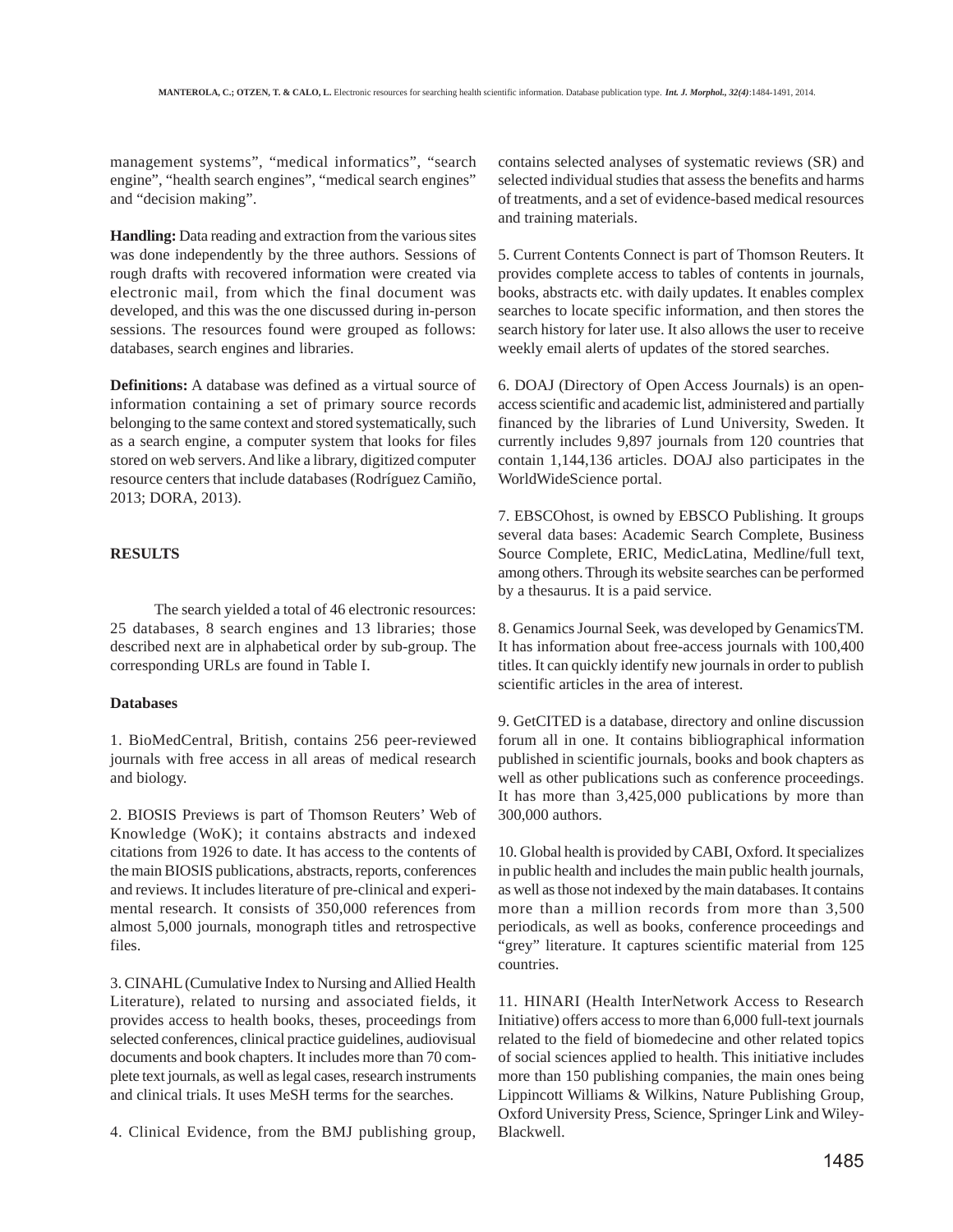| <b>Source of information</b>    | Type of resource | URL                                                       |
|---------------------------------|------------------|-----------------------------------------------------------|
| <b>BioMedCentral</b>            | $DB$             | www.biomedcentral.com                                     |
| <b>BIOSIS Previews</b>          | $DB$             | wokinfo.com/products_tools/specialized/bci                |
| <b>CINAHL</b>                   | DB               | www.cinahl.com                                            |
| Clinical Evidence               | DB               | www.clinicalevidence.com                                  |
| <b>Current Contents Connect</b> | DB               | thomsonreuters.com/current-contents-connect.              |
| <b>DOAJ</b>                     | DB               | www.doaj.org                                              |
| <b>EBSCOhost</b>                | DB               | www.ebscohost.com                                         |
| Genamics JournalSeek            | $DB$             | journalseek.net                                           |
| <b>GetCITED</b>                 | DB               | www.getcited.org                                          |
| Global health                   | $DB$             | www.ebscohost.com/biomedical-libraries/global-health      |
| <b>HINARI</b>                   | DB               | www.who.int/hinan/es                                      |
| <b>IBECS</b>                    | DB               | www.isciii.es                                             |
| <b>LILACS</b>                   | DB               | lilacs.bvsalud.org/es                                     |
| <b>MEDLINE</b>                  | $DB$             | www.nlm.nih.gov/pubs/factsheets/medline.html              |
| Open J-gate                     | DB               | openj-gate.org                                            |
| Pepsic                          | DB               | pepsic.bysalud.org                                        |
| <b>PKP</b>                      | DB               | pkp.sfu.ca                                                |
| <b>ProQUEST</b>                 | DB               | search.proquest.com                                       |
| PubMed                          | $DB$             | www.ncbi.nlm.nih.gov/pubmed                               |
| Rev@Enf                         | DB               | www.revenf.bvs.br                                         |
| Science Direct                  | DB               | www.sciencedirect.com                                     |
| <b>SCOPUS</b>                   | DB               | www.scopus.com                                            |
| SCImago                         | DB               | www.scimagojr.com                                         |
| TropIKA.net                     | DB               | www.tropika.net/resources                                 |
| <b>WHOLIS</b>                   | DB               | liscuba.sld.cu/index.php?P=FullRecord&ID=1652             |
| WoK                             | $DB$             | webofknowledge.com, http://wokinfo.com                    |
| <b>EMBASE</b>                   | <b>SE</b>        | www.elsevier.com/online-tools/embase                      |
| Excelencia clínica              | <b>SE</b>        | www.msssi.gob.es/organizacion/sns/planCalidadSNS/ec00.htm |
| Free journals act               | <b>SE</b>        | www.freejournalsact.com                                   |
| Google Scholar                  | <b>SE</b>        | scholar.google.com                                        |
| OVIDSp                          | <b>SE</b>        | www.ovidsp.ovid.com                                       |
| <b>SCIRUS</b>                   | <b>SE</b>        | www.scirus.com                                            |
| TRIP database                   | <b>SE</b>        | www.tripdatabase.com                                      |
| VHL Search Portal               | <b>SE</b>        | www.bysalud.org                                           |
| WorldCat                        | SЕ               | www.worldcat.org                                          |
| <b>APA</b>                      | L                | www.apa.org                                               |
| <b>BIREME</b>                   | L                | regional.bvsalud.org                                      |
| <b>CRD</b>                      | L                | www.york.ac.uk/inst/crd                                   |
| Digital.CSIC                    | $\mathbf L$      | digital.csic.es                                           |
| <b>EZB</b>                      | L                | rzblx1.uni-regensburg.de/ezeit                            |
| GeoLibrary                      | L                | geolibrary.org                                            |
| Global health Library           | L                | www.globalhealthlibrary.net                               |
| Latindex                        | L                | www.latindex.org                                          |
| Ministry of Health Library      | L                | www.health.govt.nz/about-ministry/ministry-health-library |
| Redalyc                         | L                | www.redalyc.org                                           |
| ResearchBib                     | L                | www.researchbib.com                                       |
| <b>SciELO</b>                   | L                | www.scielo.org                                            |
| SciELO libros                   | L                | books.scielo.org                                          |
| The Cochrane Library            | L                | www.thecochranelibrary.com                                |

Table I. Sources of information and their electronic addresses.

DB= Database, SE= Search Engine, L= Library.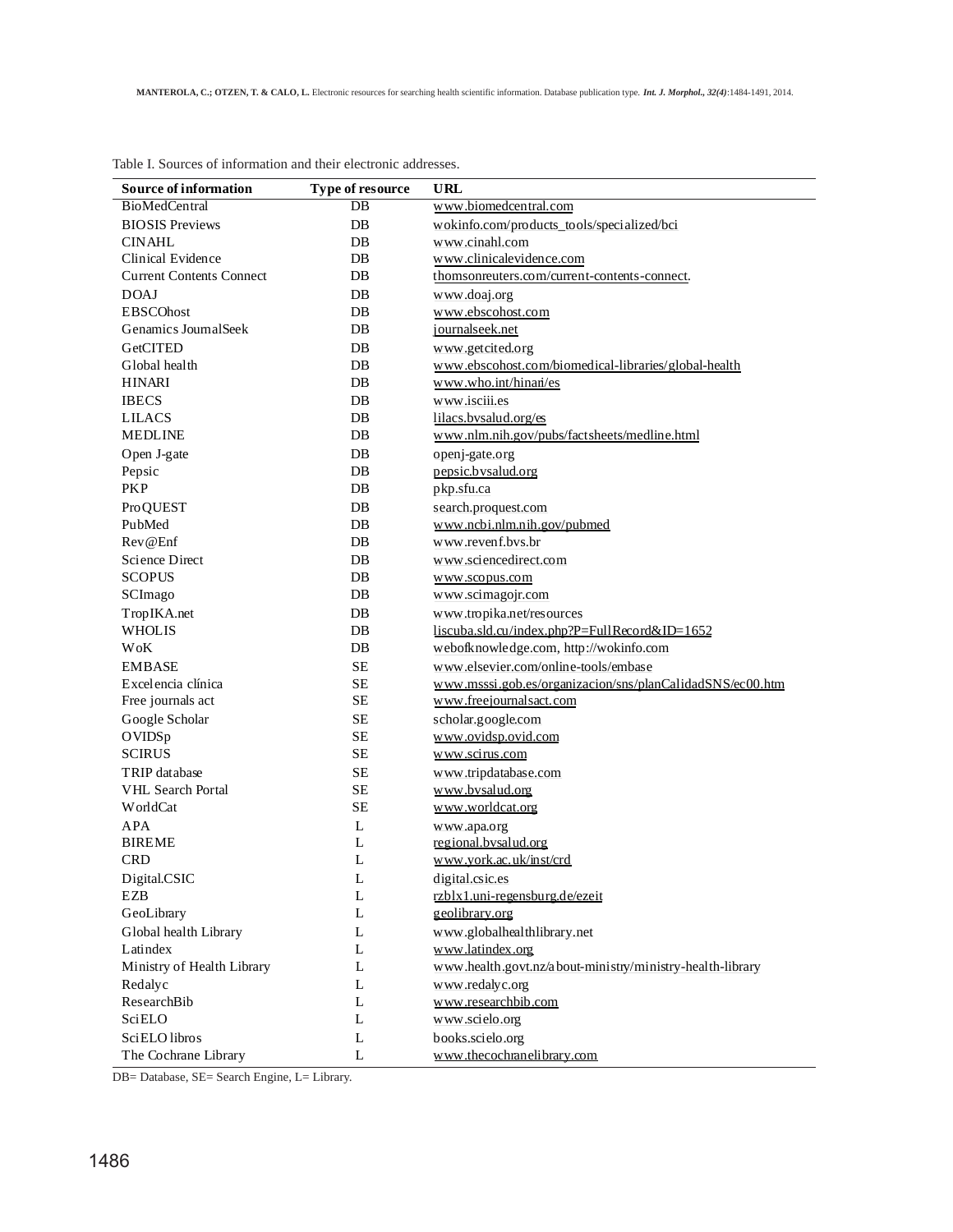12. IBECS (Health Sciences Spanish Bibliographic Index) is produced by the National Health Sciences Library of Instituto de Salud Carlos III (ISCIII) of Spain's Ministry of Health, Social Policy and Equality. It contains references to articles published in health journals edited in Spain from different disciplines such as Public Health, Epidemiology, Health Administration, Pharmacy, Psychology, Dentistry and Nursing.

13. LILACS (Latin American and Caribbean Health Sciences Literature), is a bibliographical index of health sciences literature published in the countries of Latin America and the Caribbean since 1982. It has more than 650,000 publications from around 860 journals. It also indexes theses, monographs, books and book chapters, conferences and conference proceedings, as well as governmental publications and those from regional international organizations, etc.

14. MEDLINE. Produced by the US National Library of Medicine (NLM) and the National Institutes of Health (NIH), it is an automated version of three printed indices: Index Medicus, Index to Dental Literature and International Nursing Index. A distinctive characteristic of MEDLINE is that the records are indexed with the NLM Medical Subject Headings (MeSH®). It collects bibliographical references from articles published in 4,800 medical journals from 1966 to date with more than 22 million references from approximately 5,600 journals worldwide in 39 languages. It is the primary component of PubMed and part of the Entrez databases provided by the NLM National Center for Biotechnology Information (NCBI).

15. Open J-gate. Organized by Informática Ltda. (India), it was launched in February 2006. It has more than a million free-access articles from more than 13,750 journals, and this increases annually by approximately 300,000 new articles.

16. Pepsic (Electronic Periodicals in Psychology). It contains 128 open access journals, 2,060 issues and 27,388 articles with periodic updates published according to the SciELO methodology, although they are not part of the SciELO collection.

17. PKP (Public Knowledge Project) is an open source journal management and publishing system that has been developed by the federally funded Public Knowledge Project from Canada. It disseminates scientific material produced by universities and research centers including publications, teaching material, PowerPoint presentations, etc.

18. ProQUEST. Created by the publishing company ProQuest LLC (Cambridge Information Group). It includes eight thematic areas: Arts, Social Sciences, Science and Technology; Economics and Business; History, Language and Literature; Health and Medicine; Doctoral Theses and Dissertations. The area of Health and Medicine contains 5 databases: ProQuest Career and Technical Education: Health & Medicine; ProQuest Dissertations & Theses: Health & Medicine; ProQuest Health & Medical Complete; ProQuest Nursing & Allied Health Source; ProQuest Research Library: Health & Medicine. It is a paid service.

19. PubMed, created by the US National Library of Medicine and the National Institutes of Health, includes more than 23 million references in biomedical literature. This includes MEDLINE, biological sciences journals and books. The references may contain links to the complete free text from the PubMed platform or from the websites of the journals themselves. The searches can be performed using MeSH terms. In addition, it has special tools such as "search history" and "clinical queries", and it can save searches for later reviews.

20. Rev@Enf (Electronic Periodicals in Nursing). It contains 27 open access journals, 772 issues and 14.245 articles published according to the SciELO methodology. Also in this case, they are not part of the SciELO collection.

21. Science Direct, is sponsored by Elsevier. It includes more than 11 million articles from more than 2,500 journals, book chapters and close to 20,000 books. These are grouped in sections (Physical Sciences and Engineering, Life Sciences, Health Sciences, and Social Sciences and Humanities). For most of the articles the abstracts are free access; access to the full text requires payment.

22. SCOPUS, edited by Elsevier, includes abstracts and references from articles in scientific journals from 1996. It covers approximately 20,000 journals in the areas of sciences, technology, medicine and social sciences. Of these, almost 2,600 are open access. It also contains more than 350 book series and around 3,800 articles in press. The searches incorporate the Scirus and Elsevier databases. It also offers authors' profiles number of references of publications, etc. It has additional services such as Scopus Author Preview and SCImago Journal & Country Rank, the later being an open access database.

23. TropIKA.net (Tropical Diseases Research to Foster Innovation & Knowledge Application) is has been developed by the Special Program of Research and Teaching about Tropical Diseases (TDR). It is based on the web of povertyrelated infectious diseases (IDPs).

24. WHOLIS (locates information about health in the World Health Organization). WHO library information system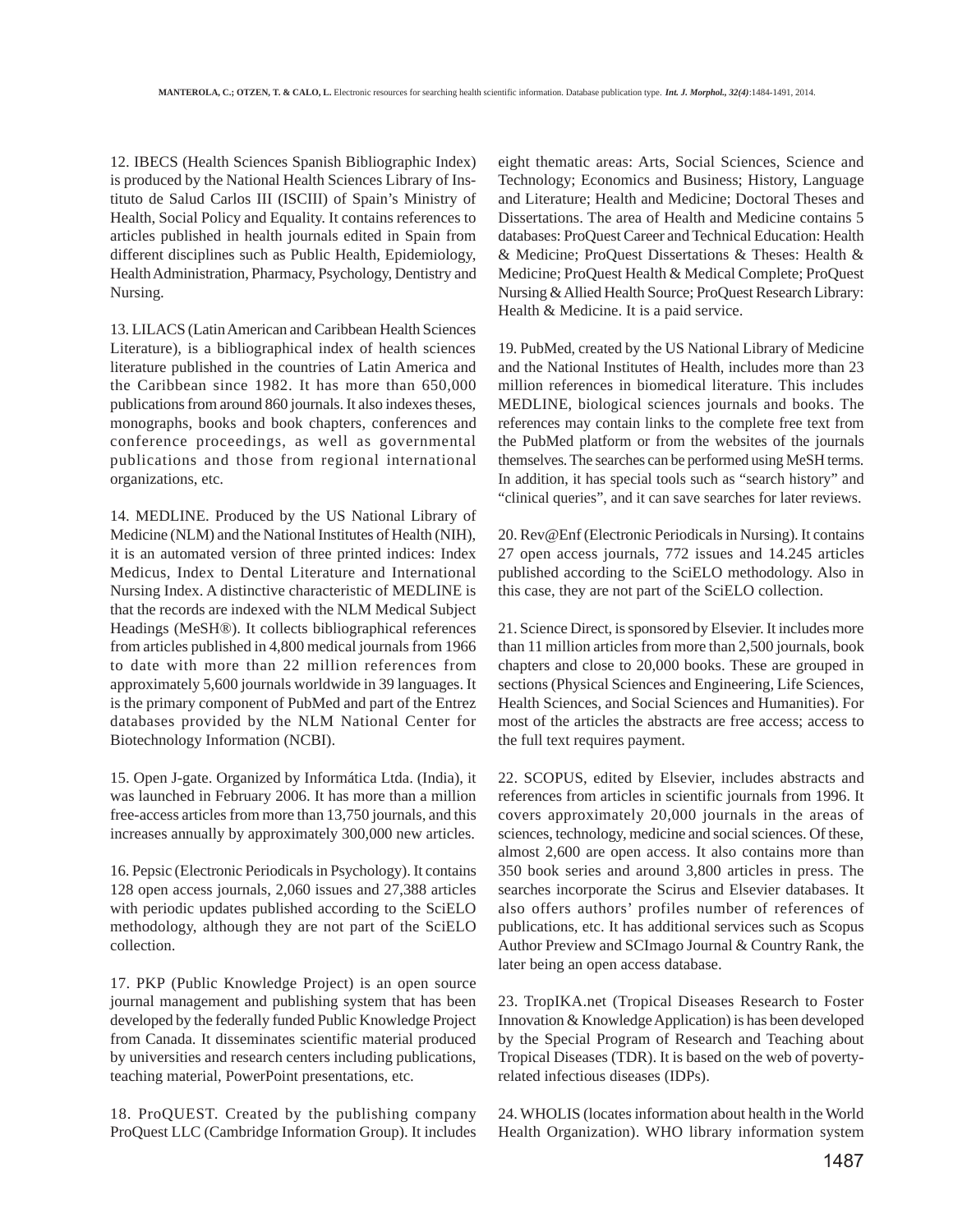based in Havana, Cuba. It offers publications from the headquarters of the organization and regional representations, journal articles, texts, technical and official documents.

25. WoK (Web of Knowledge) is integrated into Thomson Reuters (previously Institute for Scientific Information, ISI). It is an access portal to a combination of databases and other resources that include all fields of knowledge (Web of Science, Conference Proceedings Citation Index, Journal Citation Reports, Essential Science IndicatorsSM, Current Contents Connect®, etc.). It also includes bibliographical databases, with references from more than 12,000 journals in science and technology, social sciences, and arts and humanities through its services and products: Science Citation Index (SCI), Science Citation Index Expanded (SCI-E), Social Sciences Citation Index (SSCI), Arts & Humanities Citation Index (A&HCI), Biological Abstracts, Index Chemicus and Current Chemical Reactions. It is a paid service.

## **Search Engines**

1. EMBASE provides information regarding treatment of diseases, drugs in general, new drugs and new applications of already existing drugs. It allows users to recover articles that could not be found in other search engines. It currently has a source of more than 25 million records of approximately 7,000 journals from 70 countries. It can use MeSH terms. In addition, it has all the content from MEDLINE and more than 5 million articles and papers that are only indexed on EMBASE.

2. Free Journals Act can search in open-access scientific journals by thematic area, approaching all the areas of the biological sciences. It has the support of 180 scientific journals.

3. Google Scholar specialized in articles from scientific journals. It is supported by a freely available database that includes books, theses, abstracts, etc. It includes Elsevier journals. It can calculate authors' h-index. It cannot perform searches with limits by type of publication or research methodology, nor can it perform searches through MeSH and related terms.

4. OVIDSp is part of the Ovid Technologies platform. It includes databases for Medicine (MEDLINE, EMBASE, Psycinfo, Current Contents, etc.), Engineering, Architecture, etc. Basic, advanced and multifield searches are possible. It also has a search update alert via electronic mail. It is available in English, French, German, Japanese, Chinese and Spanish.

5. SCIRUS was created by the Dutch publishing house Elsevier in 2001. It has 13 million patents from the US, Europe and Japan, and more than 250 million indexed websites. It also provides search channels narrowed by content and categories like "medicine" or "psychology". It does not allow searches with limits by type of publication or methodology used, or searches with MeSH terms. There is no free-access content.

6. Search Portal of the Virtual Health Library, is an open access engine that integrates multiple health databases such as Medline, LILACS, The Cochrane Library, IBECS, PAHO, WHOLIS, MedCarib, and others. Searches can be performed using the controlled vocabulary DeCS, which is the Spanish, English and Portuguese thesaurus derived from MeSH.

7. TRIP database was created by the Faculty of Medicine at the University of Wales as part of the CeReS (Centre for Research Support) project. It emphasizes evidence-based medicine and clinical guidelines (includes content from Cochrane and Bandolera). It has more than 17,000 references belonging to 60 databases. Based on this search engine, Spain's Ministry of Health created "Clinical excellence", a meta-search engine specializing in information about scientific evidence that enables the integrated search of several resources, including: Agencies for Health Technology Assessment, Cochrane database, Bandolera, Fisterra, MedlinePlus, SciELO, etc.

8. WorldCat (World Catalog), is a free-access search engine. It houses files and records from more than 72,000 of the world's libraries. It groups two billion elements, including books, DVDs, CDs and articles, in 470 languages. It can consult with the libraries about the searches and keep the reviews made to contribute with other users.

## **Libraries**

1. APA (American Psychological Association) includes several databases: PsycINFO®, PsycARTICLES®, PsycBOOKS®, PsycTESTS®, PsycTHERAPY®, etc., as well as PsycINFO®, which is the greatest resource of abstracts in behavioral sciences and mental health literature. It is updated weekly and contains documents from the 19th century to date.

2. BIREME (Latin American and Caribbean Center on Health Sciences Information) was founded in 1967 and it is a PAHO/WHO specialized Center. Its main goal is contribute to health equity in the countries of the Latin America and the Caribbean by means of the democratization of access, publication and use of the health information, knowledge and scientific evidence. Its program model is the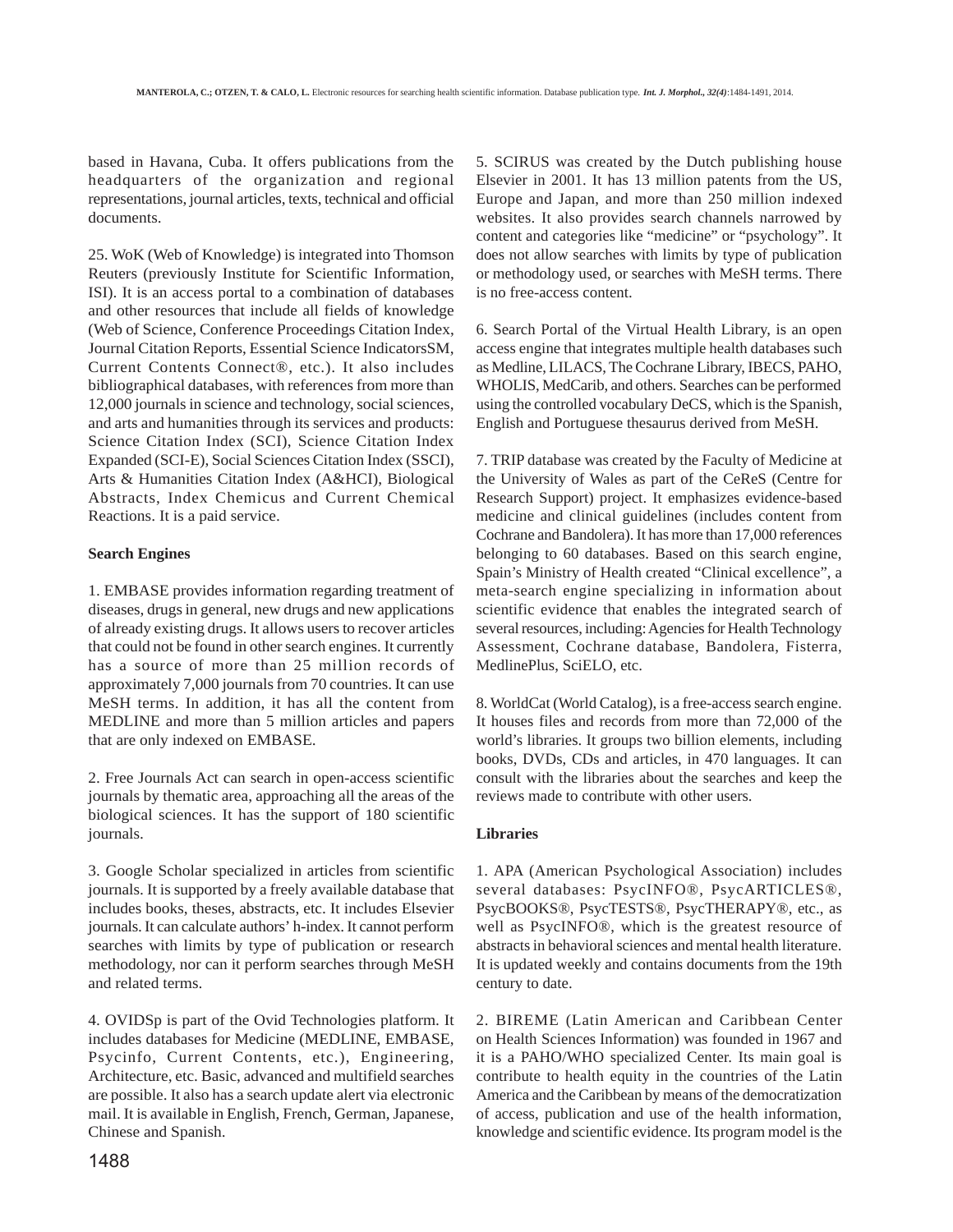VHL, which through its electronic portal offers access to bibliographical references in Spanish, Portuguese and English mainly of scientific production in Latin America and the Caribbean. The VHL portal provides access to scientific articles, monographs, conference proceedings, theses, etc. It contains subportals (LILACS, Evidence Portal, DeCS, Health Sciences Journals and SCAD – Cooperative Service for Accessing Documents); international databases (LILACS, MEDLINE and MEDCARIB); databases of international entities (PAHO and WHOLIS); national databases (BBO, BDENF, Index Psi Divulgación científica, IBECS, Cochrane Library and Cochrane Plus, Primary Health Care, etc.). It also contains an evidence portal and other tools and services such as the DeCS (Health Sciences Descriptors, a thesaurus derived from MeSH).

3. CRD (Centre for Reviews and Dissemination) is part of the National Institute for Health Research (NIHR) and the University of York. It has three databases: DARE (Database of Abstracts of Reviews of Effectiveness), NHS EED (National Health Service Economics Evaluation Database) and HTA (Health Technology Assesment Database). It is updated daily and provides information on more than 20,000 SR of diagnostic and therapeutic efficacy, 13,000 economic evaluations, and 12,000 abstracts of completed and on-going health technology assessments.

4. Digital.CSIC (Superior Council for Scientific Research) is an open-access project coordinated by the Scientific Information for Research Resources Unit (URICI), in which the entire CSIC Library and Archive Network of Spain actively participates. It allows access to complete scientific publications created in the CSIC. It includes information about various Spanish scientific communities such as Biology and Biomedecine, Food Science and Technology, etc.

5. EZB (Electronic Journals Library) has the technical support of the Regensburg University Library, Germany. It is supported by 490 libraries and research centers operated through a central database which is maintained cooperatively. It provides access to the full text of online journals. It can perform article searches by thematic area or journal title.

6. GeoLibrary is a global library of training materials in environmental and occupational health. It was founded by WHO in 2003 as a collaboration project. It contains databases and resources on subjects of safety, occupational health and environmental health. It is divided into three sections: environmental materials, occupational health materials and occupational safety on the road.

7. Global Health Library was developes by WHO in collaboration with BIREME. It includes scientific and technical literature from a series of regional libraries (Africa-AFRO, Americas-AMRO/OPAS, Eastern Mediterranean-EMRO, Europe-Euro, Southeast Asia-SEARO and Western Pacific-WPRO) and networks (TropIKA, e-PORTUGUÉSe and EVIP.Net) as well as other types of services. Searches can be made using DeCS.

8. Latindex (Regional Cooperative Online Information System for Scholarly Journals from Latin America, the Caribbean, Spain and Portugal) specializes in openaccess journals published in Ibero-America. It is the result of collaboration among various institutions from 23 countries. It includes four databases of Ibero-American academic journals: Directory, Catalog, Electronic Journals and a portal to portals.

9. Ministry of Health Library Catalogue, created by the New Zealand Ministry of Health, contains Ministry publications and reference indexes of printed resources in the Ministry's Library and Information Center. It is comprised of approximately 15,000 books and 250 journal subscriptions classified by category. It is open-access.

10. Redalyc (Red de Revistas Científicas de América Latina y el Caribe), an open access project started by the Universidad Autónoma de México in 2002. It includes journals from Latin America, Spain and Portugal. It has incorporated tools for analyzing the production, dissemination and consumption of scientific literature (catalogs, abstracts, full texts, etc.). It contains more than 250 journals, 2,200 fascicles and more than 27,000 full-text articles.

11. ResearchBib is an open-access publishing system for academic resources. It is free and anyone enrolled can freely submit or edit publications, graduate research programs, articles from scientific magazines, etc. There is also a ranking by country of the aforementioned fields. In addition it offers banners, links to increase the impact factor and conversation channels.

12. SciELO (Scientific Electronic Library) is a project initiative by FAPESP, FapUnifesp and BIREME. It enables the electronic publishing of scientific journals through an open-access platform. Currently, the following countries are participating in the SciELO network: Argentina, Brazil, Chile, Colombia, Cuba, Spain, Mexico, Portugal, South Africa and Venezuela. In addition, the following collection is under development: Bolivia, Costa Rica, Peru and Uruguay. SciELO also has an additional service called SciELO books, a book catalog that has 406 titles available from 1,844 authors, 259 of which are open access. It also has 3,636 open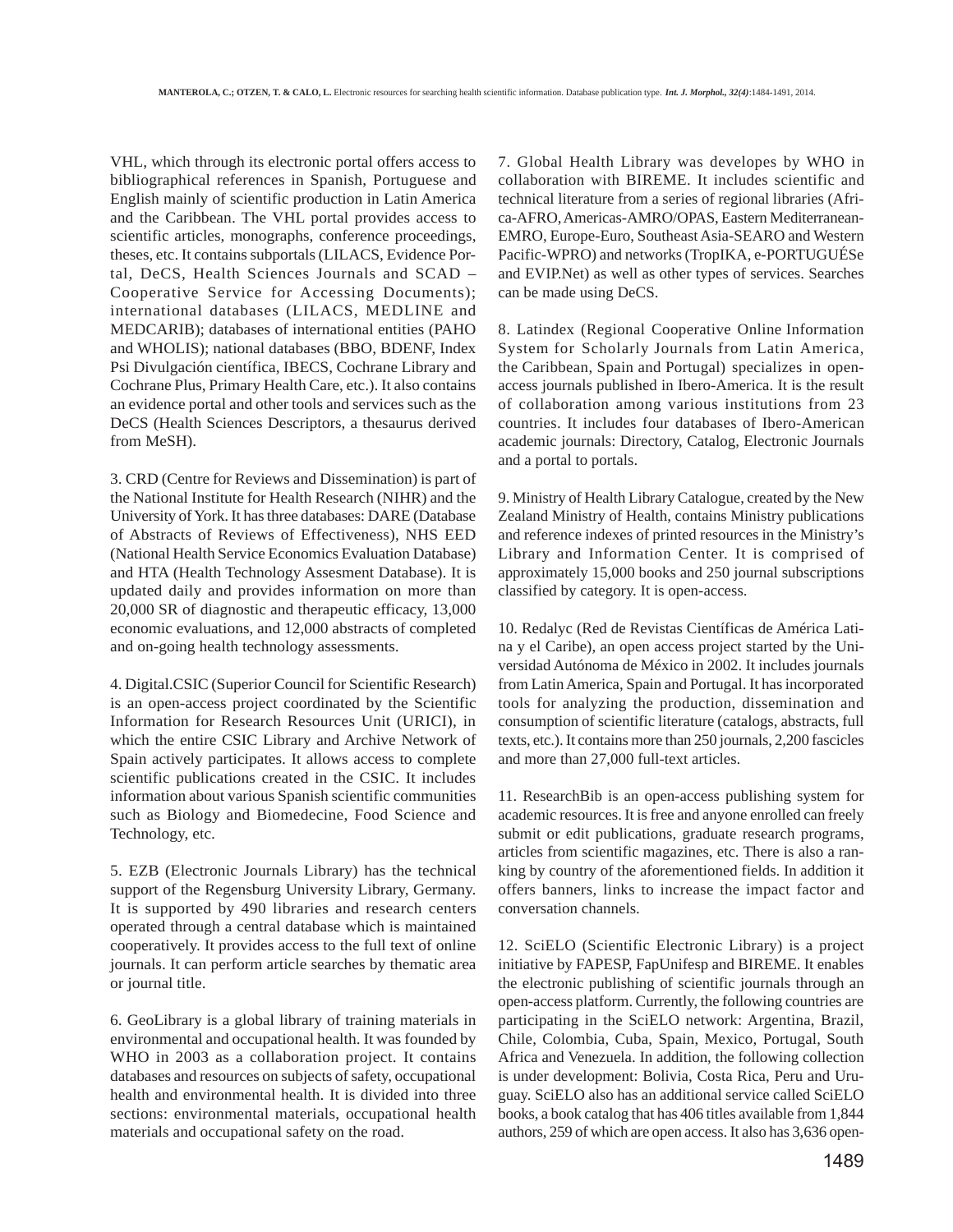access book chapters that can be downloaded in formats such as PDF and ePUB.

13. The Cochrane Library is a non-profit organization established in the United Kingdom. It prepares, maintains and disseminates Systematic Reviews (SR) of controlled clinical trials in health care, as well as reviews of evidence derived from other sources. It is divided into the following sections: The Cochrane Database of Systematic Reviews (CDSR), which contains SR performed by the Cochrane Collaboration, as well as protocols and titles; Cochrane Central Register of Controlled Trials (CENTRAL), which includes controlled trials and other studies of health care interventions; Database of Abstract of Reviews of Effects (DARE), which provides abstracts of reviews of effects; Cochrane Methodology Register, which contains information on methodology; Health Technology Assessments Database, which collects data on completed and on-going health technology assessments; Economic Evaluations Resources, which include economic evaluations; and Cochrane Groups, which collects data on SR by review groups (CRGs).

#### **DISCUSSION**

Despite the large amount of existing resources (including those that could have been fortuitously omitted in this article), it seems essential to us to indicate that we verified the existence of an abundant amount of information overlapping among them, which makes the use of duplicate elimination filters indispensable.

All this would seem to indicate that the visibility of an article does not have much to do with the database where it is indexed, because the results of our search show that visibility is associated, among other things, to the availability in open access of articles, the knowledge of the modus operandi of each database or simply to the predilection to use some resources instead of others, possibly out of ignorance of the existence of other alternatives, some of which provide open access to the full text of the article one wishes to locate.

Another item that determines the increased use of an article is the impact factor (IF) of the journal where it has been published. In this respect, it seems fundamental to us to stress that index-linking in the WoK is not synonymous with IF, since not all the journals indexed in WoK are incorporated into JCR (a different database from Thomson Reuters, who assigns the IF). For example, to date, of the 18,711 journals indexed in WoK corresponding to all areas of the knowledge, only 8,471 (45.3%) are incorporated into JCR; therefore, the mere fact of having an IF itself highlights this reduced number of journals. It seems to us that the measurement must be through the number of citations of an article. Proof of this is the San Francisco Declaration on Research Assessment (DORA), a document signed by renowned scientists and academic organizations, including the American Society for Cell Biology (ASCB), the American Association for the Advancement of Science, as well as a group of directors and publishers of scientific journals, who have made known the need to improve the way in which the results of scientific research are assessed in terms of the excessive use of IF. They have even suggested when it should not be used (evaluations related to financing, promotions in career, hiring of academics, etc.). Furthermore, there is evidence that a journal's IF and its visibility given by this indicator are not necessarily associated with the methodological quality of the articles published in it (Manterola *et al*., 2006; Manterola & Grande, 2010).

As previously indicated, it seems to us that this article is a contribution for those who wish to have more information about the electronic resources available, and particularly for those who conduct SR, given that their adequate development requires the use of several databases to decrease the bias inherent in such a design (Manterola *et al*., 2013).

In view of these results, we believe that this is an interesting line of work, from which it may be possible to produce contributions aimed at creating guidelines for the use of each of these resources in order to optimize efficient searches (since each of these has its own search methodologies), to compare two or more databases for which there is already evidence (Giustini & Barsky, 2005; Shultz, 2007), among others.

**MANTEROLA, C.; OTZEN, T. & CALO, L.** Recursos electrónicos para la búsqueda de información científica en salud. Tipos de base de datos de publicaciones. *Int. J. Morphol., 32(4)*:1484- 1491, 2014.

**RESUMEN:** A pesar de la gran cantidad de información disponible en Internet, la obtención de información científica válida y evidente puede no ser una tarea sencilla. El objetivo fue identificar las diferentes bases de datos, motores de búsqueda y bibliotecas disponibles para recuperar la información científica publicada en ciencias de la salud. Estudio de publicación de base de datos. Se realizó una búsqueda en los metabuscadores Altavista, Google, Yahoo, Ixquick y Copérnico, y en la base de datos "Documents in Information Science" (DoIS). La estrategia de búsqueda utilizó los términos "sistemas de gestión de base de datos", "informática médica", "motor de búsqueda" y "toma de decisiones". Se creó un documento de síntesis de la información recogida. Las direcciones halladas se agruparon en: bases de datos, motores de búsqueda y bibliotecas. A partir de la búsqueda realizada se encontraron 46